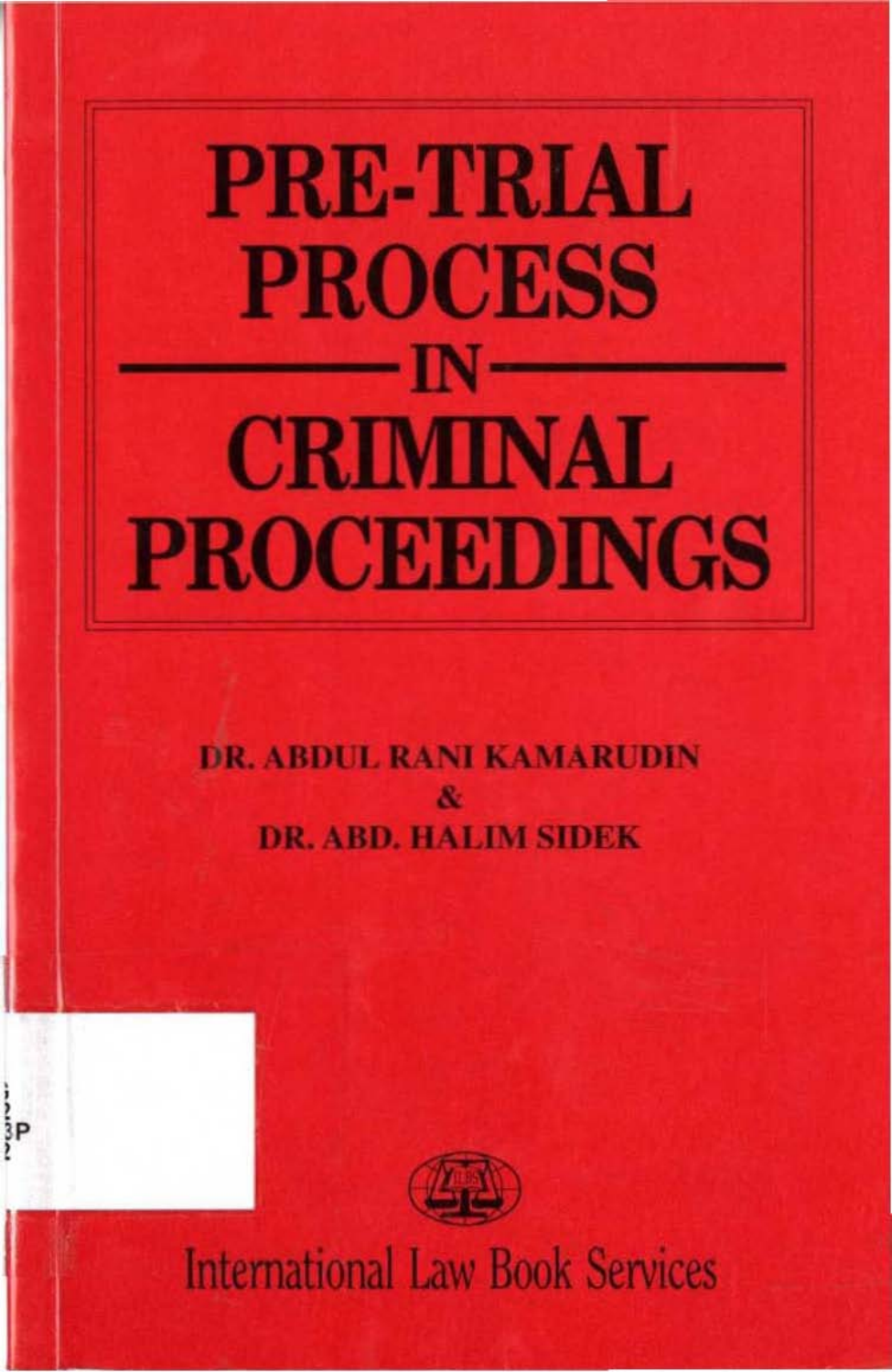## **INTER PRE-TR PROCESS** IN **CRIMINAL PROCEEDINGS**

Dr. Abdul Rani Kamarudin Ph.D. (London) **R** Dr. Abd. Halim Sidek Ph. D. (London)



International Law Book Services **WISMA ILBS.** No. 10, Jalan PJU 8/5G, Perdana Business Centre. Bandar Damansara Perdana, 47820 Petaling Java, Selangor Darul Ehsan. Tel: 03-77274121/77274122/77273890/77283890 Fax: 03-77273884 E-mail:  $gbc@pc$ , jaring.my Website: www.malaysialawbooks.com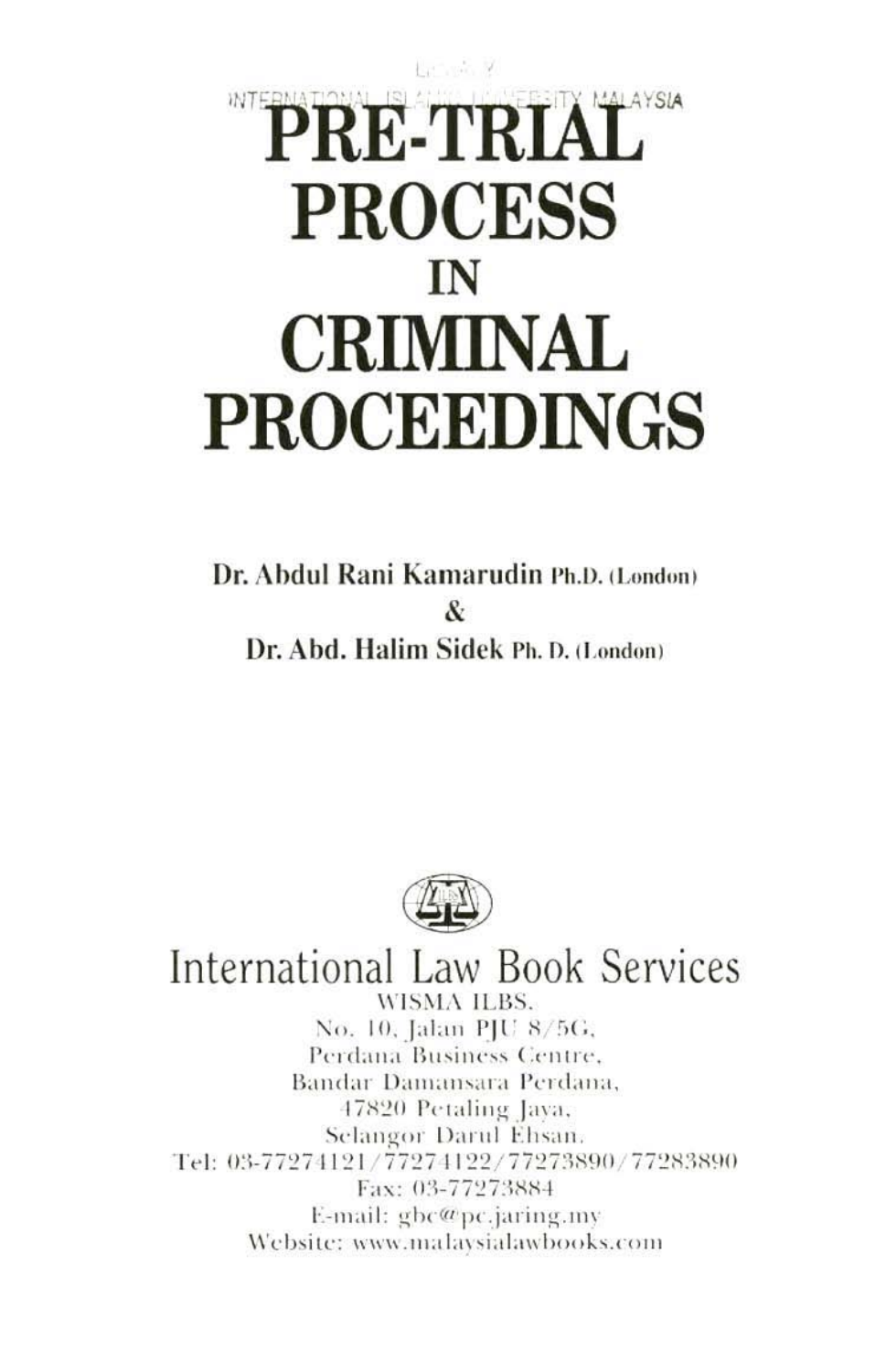#### K. L. SHOWROOM:

Lot G06, Ground Floor. Straits Trading Building, No. 2, Lebuh Pasar Besar, 50050 Kuala Lumpur. Tel: 03-26939862 Fax: 03-26928035

Sole Distributor

GOLDEN BOOKS CENTRE SDN. BHD., [T-142884] WISMA ILBS, No. 10, Jalan PJU 8/5G, Perdana Business Centre, Bandar Damansara Perdana, 47820 Petaling Jaya, Selangor Darul Ehsan. Tel: 03-77273890/77283890/77274121/77274122 Fax: 03-77273884 E-mail:  $gbc@pc$ .jaring.my Website: www.bookgold.com

#### © Dr. Abdul Ranj & Dr. Abd. Halim

*All* rights reserved. No part of this publication may be reproduced, *stored* in a retrieval system, or transmitted in any form or by any *means, electronic, mechanical, photocopying, recording or otherwise,* without the prior permission of International Law Book Services.

Member of the Malaysian Book Publishers Association Membership Number: 8505 f  $\rho$ 

Code: FP-7-021210

Printed by: Laser Press Sdn. Bhd., [193812-V], Petaling Jaya.

ISBN: 967-89-1321-6 **INTERNATIONAL ISLAMIC UNIVERSITY** LIBRARY  $\frac{1694187}{1600}$   $\frac{(1694187)}{1600}$ 

 $d66$  $KP$  $4632$  $A923P$ 2007

*Although every attempt has been made to check the accuracy of this*  $\mu$ ublication, International Law Book Services accepts no responsibility for errors or omissions, if any.

The Publisher will gratefully acknowledge any suggestion for *improvement*.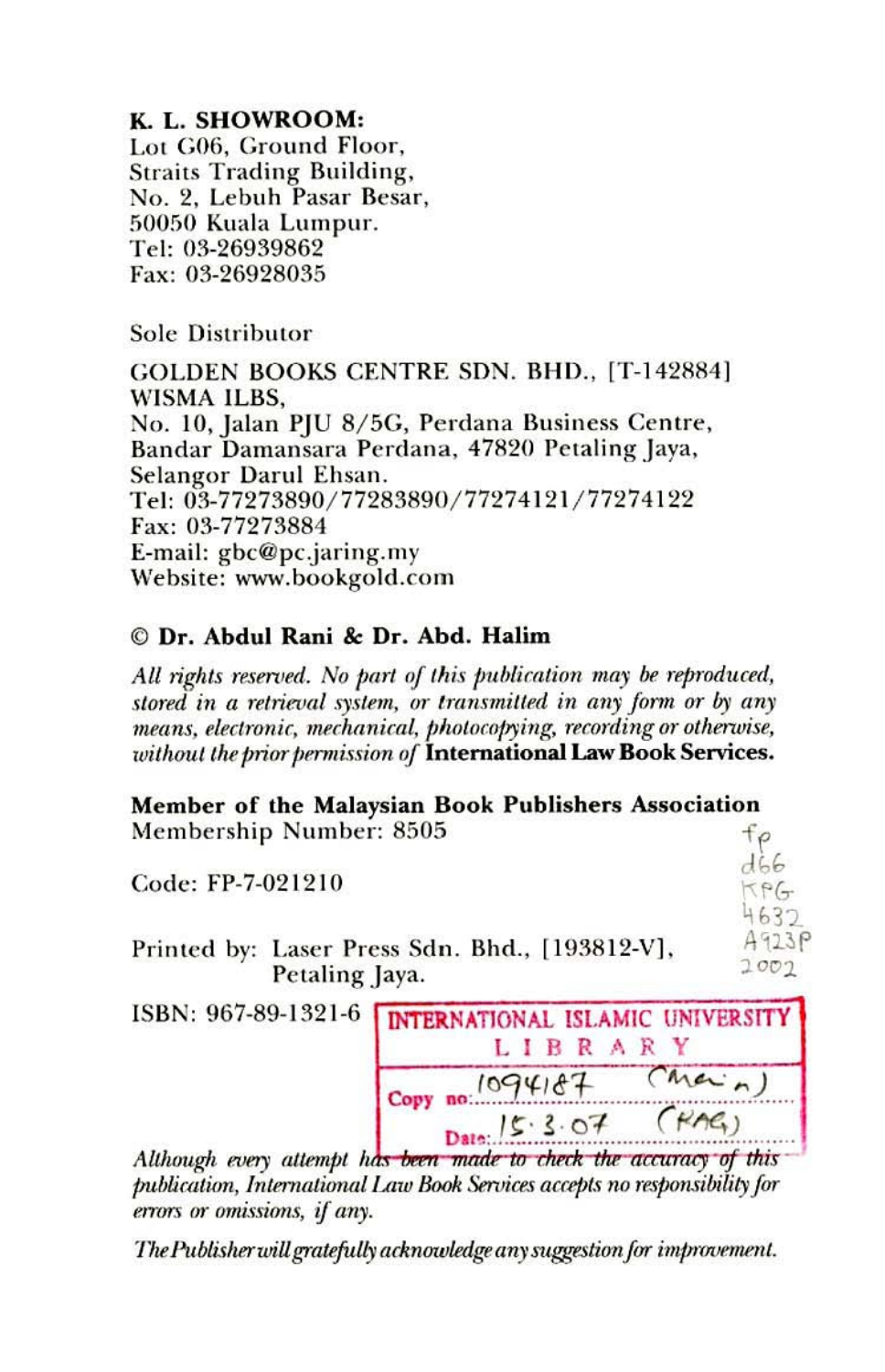### **CONTENTS**

| Foreword                                  | ĩ                       |
|-------------------------------------------|-------------------------|
| Chapter 1                                 |                         |
| Introduction                              | 1                       |
| Substantive laws and procedural laws      | 1                       |
| <b>Mandatory or Directory</b>             | $\overline{\mathbf{c}}$ |
| Statute of General Legislation            | $\overline{\mathbf{3}}$ |
| Common law                                | $\overline{4}$          |
| Open Court                                | 5                       |
| Chapter 2                                 |                         |
| Jurisdiction, Local Limits And Transfer   | 7                       |
| <b>High Courts</b>                        | 7                       |
| Criminal Jurisdiction of High Court       | 11                      |
| <b>Subordinate Courts</b>                 | 11                      |
| Penghulu's Courts                         | 11                      |
| <b>Revisionary Powers</b>                 | 12                      |
| <b>Magistrates Courts</b>                 | 12                      |
| <b>First Class Magistrate</b>             | 12                      |
| Sentencing                                | 14                      |
| Second Class Magistrate                   | 15                      |
| <b>Sessions Courts</b>                    | 16                      |
| <b>Local Limits of Subordinate Courts</b> | 16                      |
| Chapter 3                                 |                         |
| Arrest                                    | 19                      |
| What constitutes an Arrest?               | 19                      |
| <b>Reasonable Force</b>                   | 24                      |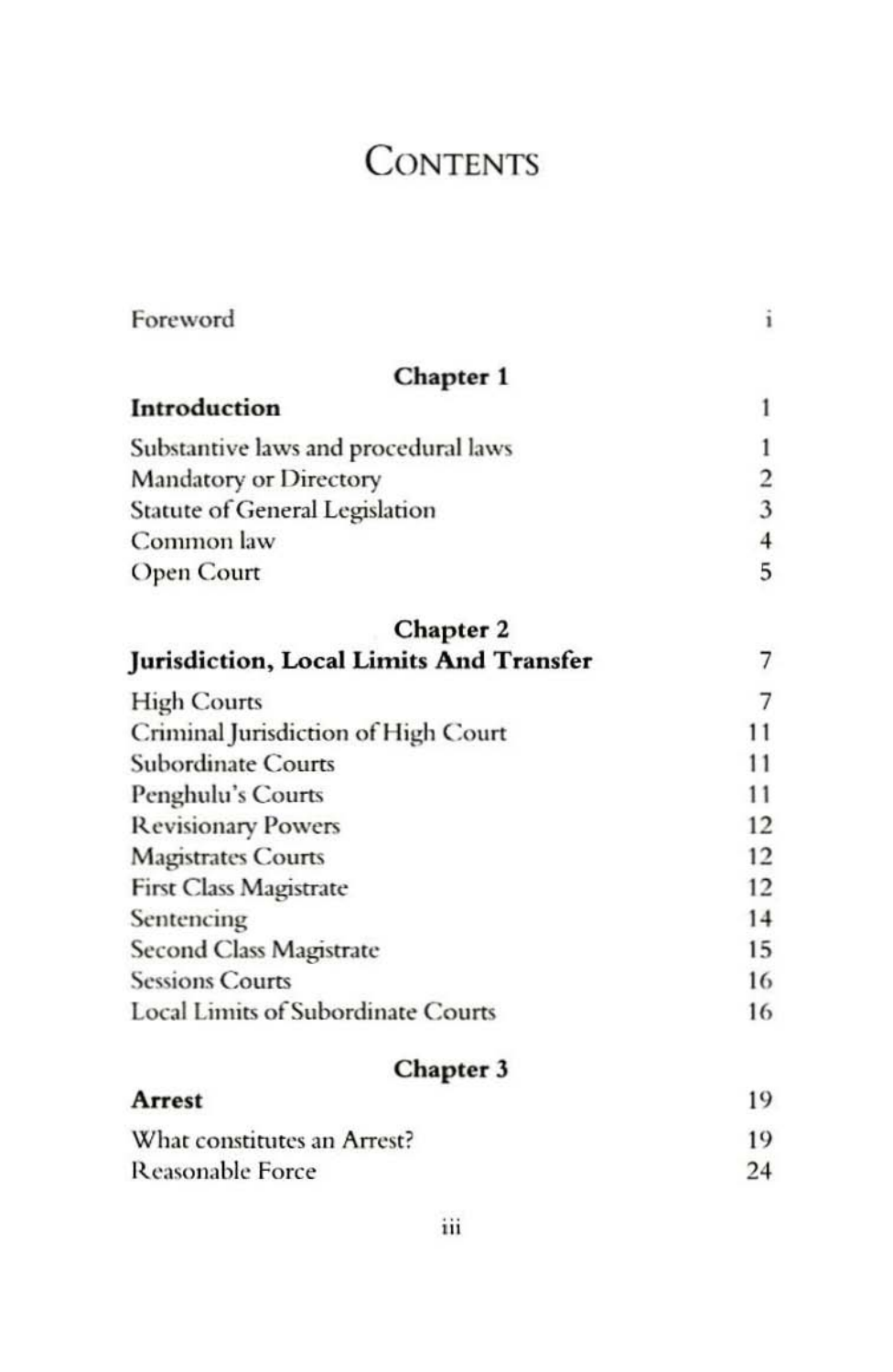iv Contents

| <b>Constitutionality of making Arrest</b>           | 25 |
|-----------------------------------------------------|----|
| Who may effect an Arrest?                           | 26 |
| Police Officer/Penghulu                             | 26 |
| Seizable Offence                                    | 26 |
| Reasonable or Probable Cause (Reasonable Complaint) | 27 |
| Credible Information                                | 28 |
| <b>Reasonable Suspicion</b>                         | 29 |
| <b>Arrest by Private Persons</b>                    | 32 |
| The Right to be informed of the Grounds of Arrest   | 33 |
| <b>Right to Counsel</b>                             | 34 |
| Detention                                           | 36 |
| Chapter 4                                           |    |
| <b>Summons And Warrants</b>                         | 43 |
| Summons                                             | 43 |
| Warrant                                             | 48 |
| Types of Search Warrant                             | 49 |
| <b>Chapter 5</b>                                    |    |
| Bail                                                | 55 |
| Meaning of Bail                                     | 55 |
| Types of Bail                                       | 55 |
| <b>Bailable Offence</b>                             | 56 |
| Non-bailable Offence                                | 58 |
| Bail pending appeal                                 | 62 |
| Assessing the amount of the bond                    | 64 |
| Whether bailable or not                             | 65 |
| Chapter 6                                           |    |
| <b>Duties And Powers Of Police Officers</b>         | 67 |
| Powers of Police Officers                           | 67 |
| Prevention of Offences                              | 67 |
| <b>Habitual Offenders</b>                           | 68 |
| Magistrate may issue warrant of arrest              | 68 |
| Amount of bond                                      | 69 |